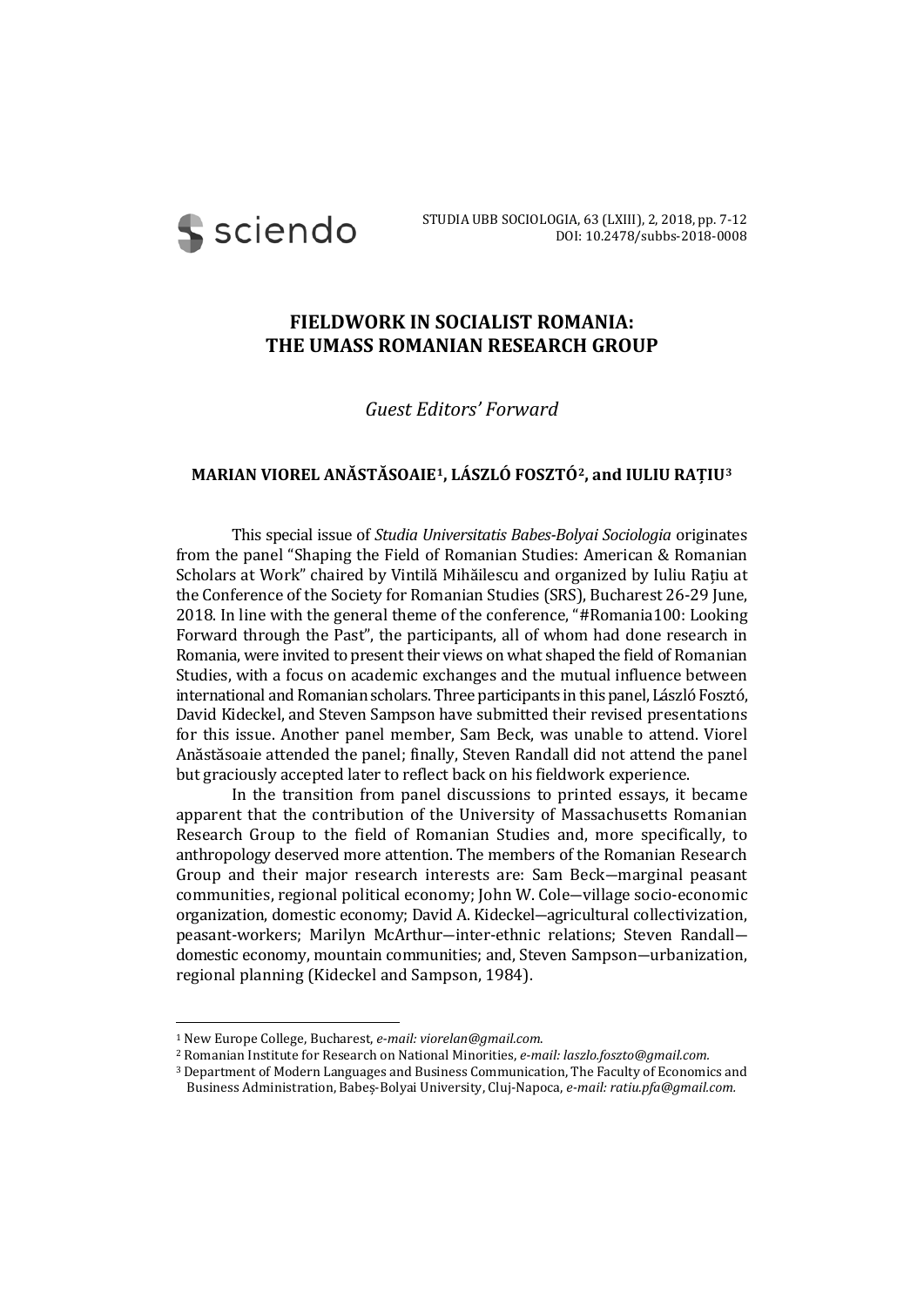As John Cole points out, when he came to Romania together with his graduate students in the early 1970s, "American anthropology [was] not exactly parallel to any Romanian academic discipline," so he used *anthropology* "to mean the work of American anthropologists who have conducted field research in Romania and *economics*, *sociology*, *ethnology* and *social science* to refer to the work of Romanian scholars" (Cole, 1984). The fact that today social anthropology is a distinct academic discipline in Romania is in part a testament to the work of the six members of the UMass Romanian Research Group and we are happy that four of them accepted to contribute essays to this issue.

Steven Sampson's paper discusses the challenges of researchers studying insignificant places and underlines the moments when researchers' specific knowledge pushes them to become generalists. As the first piece in the collection, Sampson's contribution brings together the focus of the Society for Romanian Studies Conference panel (the role of international scholars in shaping the field of Romanian Studies) and the gist of this special issue (American anthropologists doing fieldwork in socialist Romania). Sampson reflects on the paradoxes of Western researchers living and talking to people during a time when it was officially illegal for Romanians to even speak to a foreigner without making a report to the police. He contextualizes the place of Romania within the field of East European/Balkan/Slavic Studies, where Romanian Studies was often the orphan inside Slavic academic departments, or lay in the shadow of Soviet or Communist Studies area. Most importantly, though, Sampson justifies why studying (in) a place like Romania was relevant to anthropology and credits the work of Romanian Studies anthropologists who successfully made other anthropologists read about Romania for truly anthropological reasons, not Romanian reasons.

As a case in point, David Kideckel's essay considers how transportation and mobility model the character of Romanian-American interaction during fieldwork from the mid-1970s to the mid-1980s. He argues that transportation, seen as a vehicle for growth and development, both legitimated and delegitimated the socialist regime, in so far as it restricted, policed, and limited individuals' ability to travel. Kideckel explains how sharing transportation with people, such as commuter buses, personal vehicles, or even bikes, either gave them cover for resistance or provoked their fear of political exposure. His ethnographic depictions ultimately enable reflection about a relatively new topic in the study of socialism, contribute to our understanding of that era, and show the manner international researchers engaged with socialist society.

Sam Beck's contribution is a biographical essay analyzing the impact of his fieldwork in Romania on his subsequent anthropological practice in the United States. He explains how his practice is a product instigated in part by the research carried out by Dimitrie Gusti's Bucharest School of Sociology and by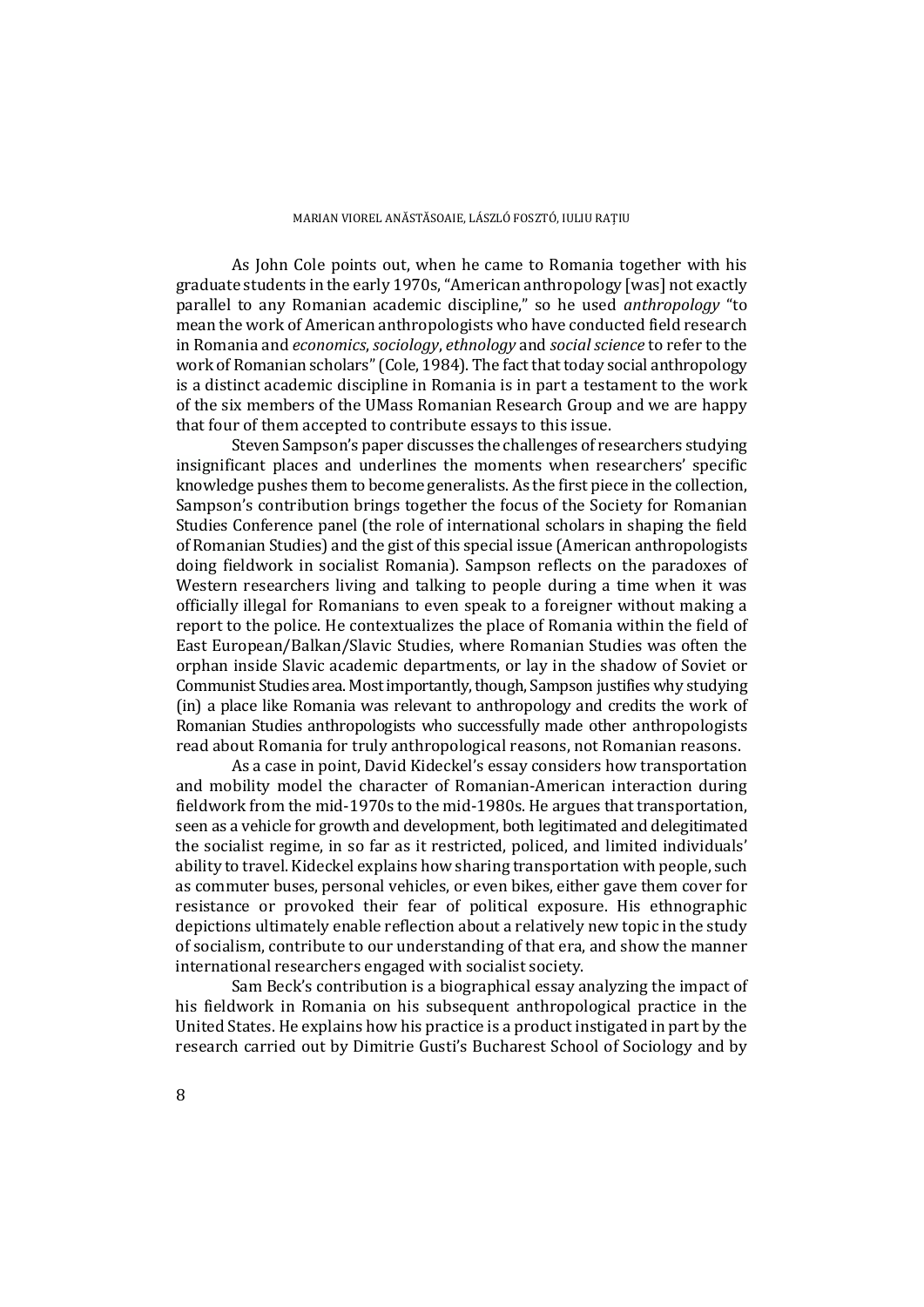Nicolae Gheorghe's project to create an anti-hegemonic Roma strategy that could support a positive Roma identity to replace the stigmatized identity given them by the majority population in Romania and Europe. Beck's moral anthropological project is to actively engage in reformulating the reality in which we find ourselves in order to envision and create a different future than the self-destructive course our planetary leadership has chosen at this time.

Continuing Beck's vision of global engagement, Steven Randall's paper is a meditation on the collapse of Ceauşescu's regime. Randall suggests that Romania, like all states, socialist, social-democratic, and neoliberal, are confronted by the same world systemic capitalism and that all states use a mixture of policies―capitalist and socialist, democratic and authoritarian―in order to avoid the hazards and gain advantages of a global system dominated by capitalist accumulation. Randall argues that Cold War era analysis is not a useful way to evaluate winners or losers. He concludes that the failure of communism as a state system in Romania could not have been predicted purely by its authoritarian or its socialist policy features.

In addition to these four contributions by US scholars, this issue contains two papers written by anthropologists from Romania on issues pertaining to the late socialist period. Viorel Anăstăsoaie's case study of one of the few anthropological translations in socialist Romania brings to the fore the oeuvre of John Victor Murra, a US anthropologist of Jewish-Russian and Romanian origins. Murra's path-breaking PhD thesis on the economic and political organization of the Inka state, defended at the University of Chicago in 1956, was translated into Romanian by his sister Ata Iosifescu in the 1980s (Murra, 1987). Anăstăsoaie's paper reveals the contribution of anthropological translations to the circulation of ideas, theories, and ethnographic knowledge across linguistic, epistemological, and sociopolitical differences. It turns out that Murra was the fieldwork supervisor of Eric Wolf and Sidney Mintz in Puerto Rico, while they did their PhD research as part of the comparative project coordinated by Julian Steward at Columbia University (Steward et *al.*, 1956). This collective project inspired John Cole, himself a student of Eric Wolf, to set-up the UMass Romanian Research Group's comparative project in Romania. Cole's theoretical interest in cultural ecology, originally based on his work in the Italian Alps (Cole and Wolf, 1974) and later in the Romanian Carpathians, parallels Murra's analysis of processes of ecological adaptation in the Andes (Murra, 1972).

László Fosztó's essay analyzes the interactions between international and local researchers with particular focus on issues related to the Romanian Roma. Fosztó tries to reconstruct the perspective of the Romanian authorities by offering a critical reading of recently published documents from the archive of the Romanian secret police. Fosztó argues that the authorities denied the existence of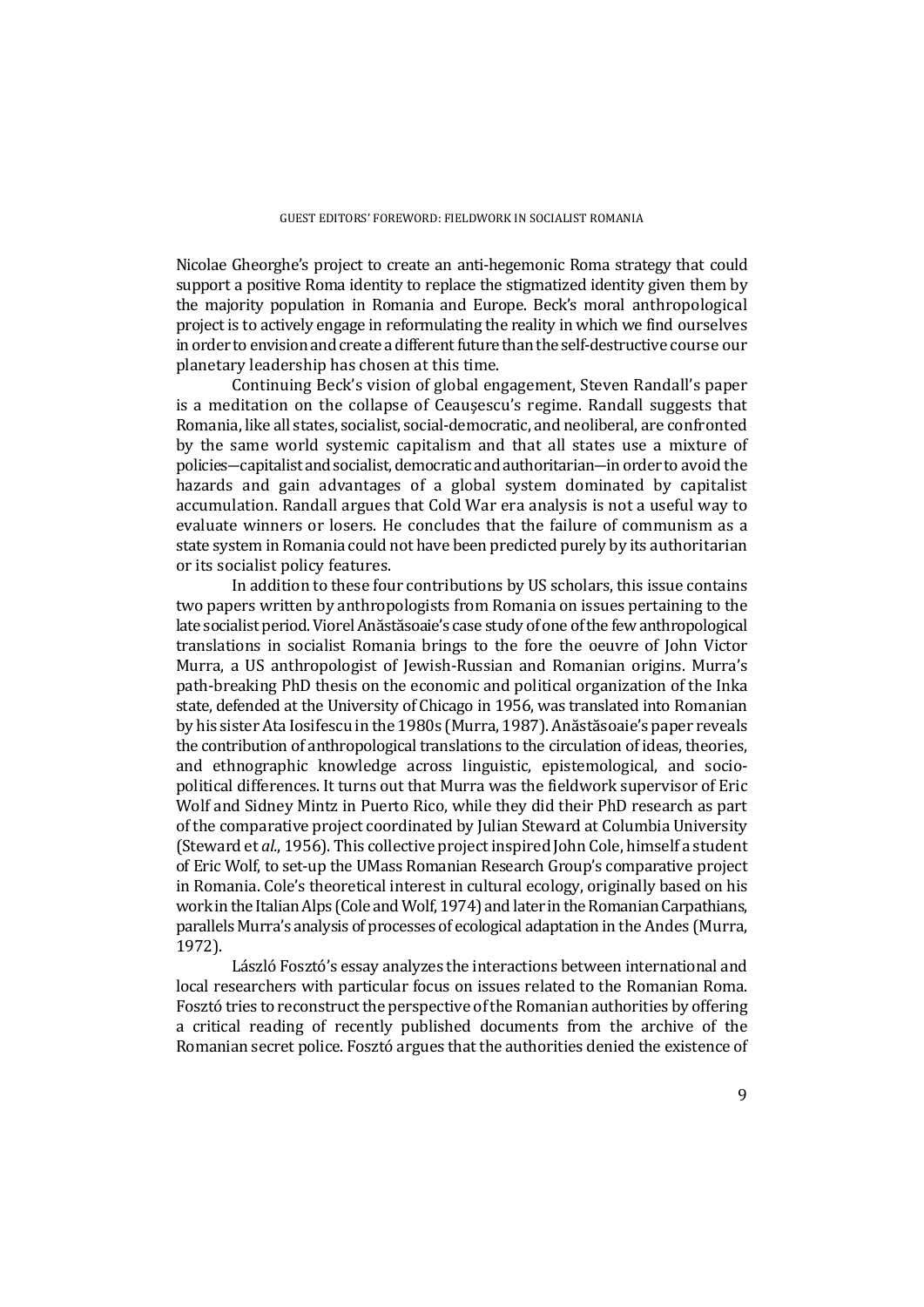'the Gypsy problem' (namely: the lack of cultural and political recognition of this minority group, the daily racism Roma were subject to, and the persistence of their socio-economic marginality). This denial of what was essentially a social problem led them to associate most of the Roma's secular and religious activities with hostile attitudes to the regime, branding them as a particular form of anti-state 'nationalism'. Using examples from Nicolae Gheorghe's file, Fosztó shows how officers of the *Securitate* and their informants did not just monitor scholarly interactions. They actively intervened in order to rupture relations, suppress, and discourage exchanges between locals and foreigners.

These papers show that there is still much to be explored in the history of sociological and anthropological research in Romania, especially regarding the collaboration, reciprocal influences, and tensions between international and Romanian scholars. These interactions are not only shaped by theoretical or methodological differences, but also by an interplay of political, institutional, and cultural factors that have had a profound impact on the way research projects based on fieldwork were carried out. In fact, these aspects were also examined by Enikő Magyari-Vincze in *Întâlniri multiple. Antropologi occidentali în Europa de Est*(Multiple Encounters. Western Anthropologists in Eastern Europe), a collection of essays coedited with Colin Quigley and Gabriel Troc.<sup>[4](#page-3-0)</sup> In the afterword, Magyari-Vincze points out that international scholars doing fieldwork in Eastern Europe "anthropologized" the region and helped build the formal and informal networks and institutions of anthropology in Romania (Magyari-Vincze, 2000).

With this special issue, *Studia Sociologia* continues a series of fieldwork "revisits" recently inaugurated with the awarding of Doctor Honoris Causa Title of the Babeș-Bolyai University to Gail Kligman and Katherine Verdery, two distinguished American anthropologists who also conducted research in Romania starting with the 1970s. In her acceptance speech, Gail Kligman talks about the impact of her research in Romania on her understanding of current US political events. Kligman also explains how for most Romanians she interacted with, she has remained a good example of the "social construction of identity" in that she helped bring forth this theoretical approach to fieldwork in Romania and that her immersion in the life of the people she studied and her interaction with Romanian scholars helped her become more attuned to her own professional development (Kligman, 2017).

Similarly, Katherine Verdery talks about how her life and research in Romania made clear "the overwhelming importance of the social relations that construct not only people's lives―but also knowledge about it"; coming full

<span id="page-3-0"></span> <sup>4</sup> Four of the editors and contributors to this special issue also collaborated to the publication of *Întâlniri multiple*: David Kideckel and Steven Sampson contributed essays while Gabriel Troc and Viorel Anăstăsoaie did editing and translation work.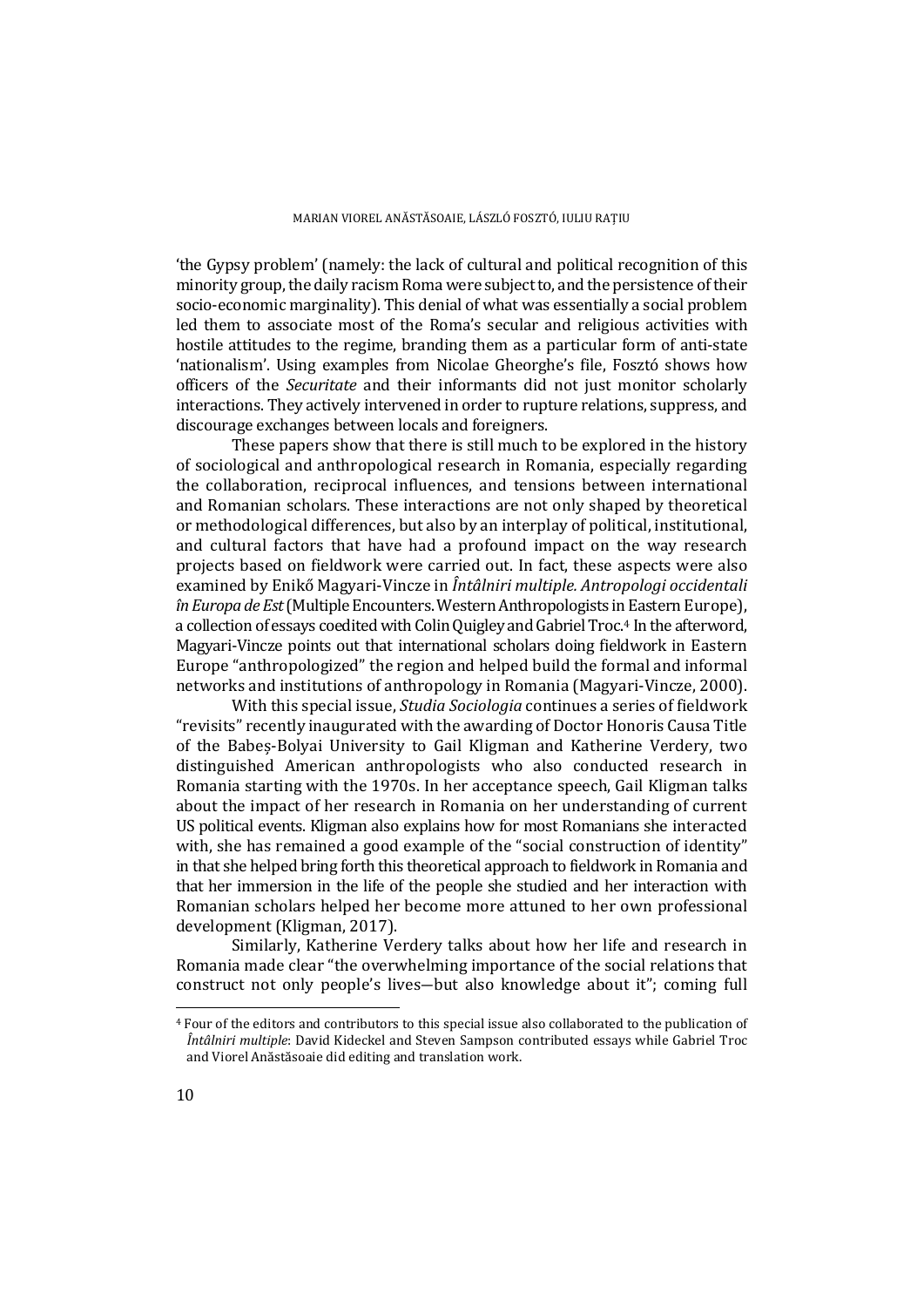circle, like John Cole before, Verdery also reflects on the state of the field at the time of their arrival: "since American-style anthropology did not have a disciplinary partner in Romania, [her] project fell between two stools: too sociological for folklorists, and too folkloristic for sociologists." Paying homage to both academics and personal friends, Verdery concludes her acceptance speech by emphasizing the significance of mutual academic and personal exchanges. She stresses that: "the great honor awarded today should not be conferred on me alone, but *on our collaboration*" (Verdery, 2017).

Continuing the conversation about this type of collaboration, the papers collected here show the importance of personal fieldwork narratives, of archival research, and of new sources, such as state documents, private archives made public, and personal archives (fieldnotes, correspondence, interviews). Both the editors and the authors of this special issue consider that these resources should be thoroughly inventoried and widely shared so that interested scholars could conduct research projects meant to reconstruct Romania not only as a society, but as a field of study in the last decades of the socialist period.

It was long believed that international scholars had been driven by research agendas designed in their universities and careers, and that they were completely impervious to significant local research agendas and traditions (see Hofer 1968 for a similar claim regarding foreign anthropologists and local ethnographers). As the following papers prove, visiting scholars were indeed responding to relevant issues for local scholars, such as the impact of the administrative reorganization and of industrialization on rural communities. Their research projects, perhaps designed with a more comparative and competitive bend, were conducted without sacrificing the principles of academic integrity and freedom of expression which were not easily available to native scholars burdened by (self)censorship, political control, and internal competitions for symbol status or state resources.

Indeed, international scholars did calibrate their research agendas to connect with and integrate themes, methodologies, and relevant local scholarship into their work. For example, David Kideckel engaged with Traian Herseni and the research tradition of Dimitrie Gusti's School of Sociology. Sam Beck collaborated with Nicolae Gheorghe in the exploration of the politically sensitive research theme of the ethnic identity of Roma communities. In turn and on their own terms, local researchers benefited from these exchanges by obtaining relevant literature and by participating in international debates that were not easily accessible on this side of the Iron Curtain. In contrast, however, there was also the more pervasive tendency of Romanian authorities to use the work of visiting scholars for ideological purposes in an effort to legitimize the openness and independence of Ceaușescu's regime both at home and abroad or, more perversely, of the *Securitate* officers to claim the importance of their mission surveilling international scholars.